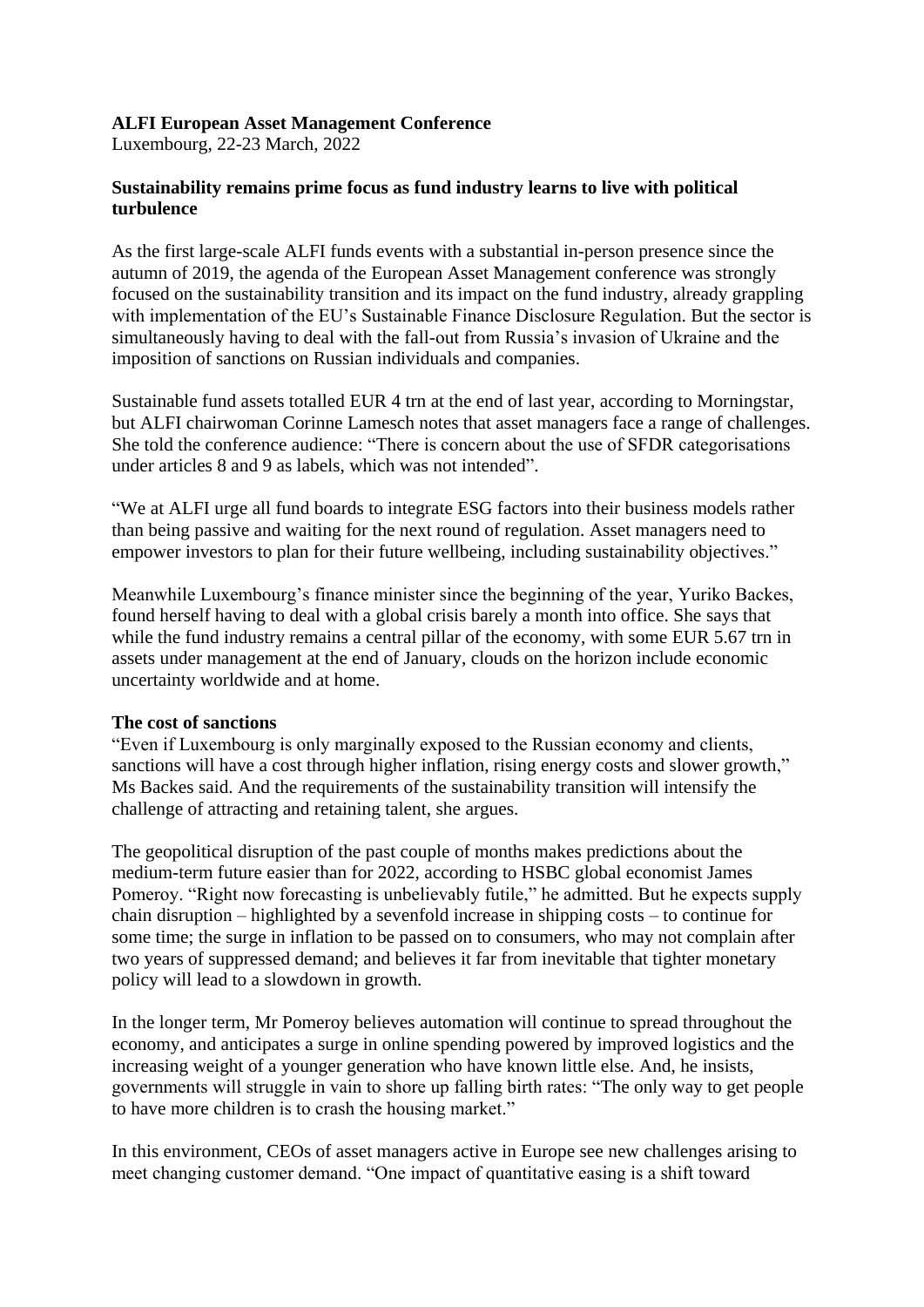outcome-oriented investing, which involves certainty of returns but also ESG requirements," said BNY Mellon Investment Management's Hanneke Smits. "This requires a combination of human capital and the power of machines."

## **Regulation fatigue**

ALFI deputy director general Marc-André Bechet says that while the industry complains about the burden of regulation, it remains inescapable. He notes for example that while the EU's Alternative Investment Fund Managers Directive was widely decried at the outset, it now enjoys widespread acceptance among industry members.

Nevertheless, he says, national markets led by France and Germany still outweigh crossborder alternative fund business. Meanwhile, Mr Bechet says, business costs increase while fees drop – from 200 to as low as 50 basis points for active equity funds over the past 10 years.

CSSF CEO Claude Marx put the Luxembourg fund industry's exposure to Russia into perspective: some EUR 18.2 bn in assets affected (less than 0.3% of the sector's total), mostly denominated in roubles and around two-thirds consisting of equities, the rest bonds; 61 fund compartments out of around 15,000 had more than 10% of their assets invested in Russian securities, of which 41 had suspended subscriptions and redemptions – more than at the onset of the Covid-19 pandemic – as markets closed and valuation of assets became impossible.

Mr Marx says that so far there has been no liquidity squeeze affecting other assets, such as money market instruments, although it remains possible in the future, possibly as a result of soaring energy prices. He warned conference participants of the importance of financial players notifying any sanctioned assets and investors: "It's not just about the reputation of institutions but of Luxembourg as a whole. I don't want to read about it in the next ICIJ disclosures."

#### **Greenwashing and regulatory breaches**

A top priority for the CSSF is overseeing the implementation of the SFDR rules, including the more detailed level 2 requirements due to take effect, belatedly, at the beginning of 2023, along with the EU green investment taxonomy. Noting that greenwashing means not correctly reflecting the sustainability profile of an issuer or portfolio, Mr Marx says it encompasses the regulatory breaches mislabelling, mis-selling and misrepresentation. He urged institutions not to spend too much time trying to unravel the "inconsistencies and imperfections" of the legislation but "to focus on what is clear and well defined, defining data sources and preparing systems. We [the regulators] will not expect the impossible."

Institutional investors such as pension funds and insurance companies are largely driving product innovation, pushing for things they want to do or seeking to capitalise on emerging trends, according to Oaktree Capital Management managing director Peter Preisler. CEO for Europe Finbarr Browne says Schroders monitors what clients say about their needs, both asking them directly and using CRM tools to identify key topics that are arising in conversations.

He said: "It's no longer about putting products on the shelf but personalisation. The risk is of a proliferation of products with small volumes of assets, when asset managers are simultaneously under pressure to consolidate their ranges." Suzanne Williams, global head of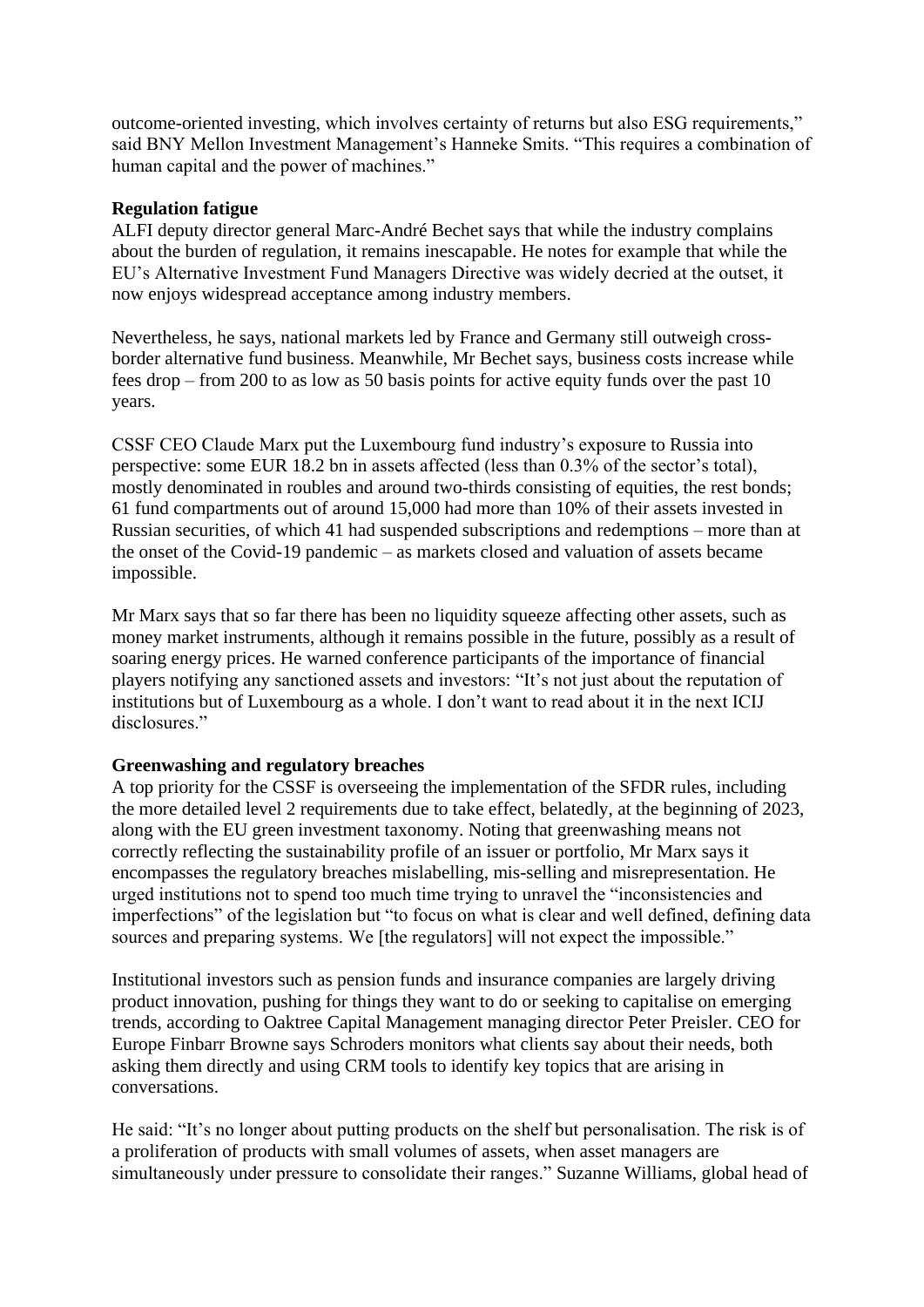product development at HSBC Global Asset Management, says future regulatory evolution will also prompt product innovation in the coming years, noting: "There is always the option of creating new share classes, for example to accrue carbon credits."

Direct indexing – personalising indices to meet clients' particular needs – is the latest development for a segment of the investment industry that has been evolving and growing for the past 30 years, argues Morningstar chief indexing officer Gareth Parker. The trend originated among high net worth individuals, but he expects hyper-personalised indices to be progressively made available to any investor. However, he noted: "We need to work out the regulatory aspects, such as how this fits with UCITS diversification requirements."

#### **Insufficient legislation**

A bracing contrarian view to the fund industry's confidence in its sustainability approach came from Lucie Pinson, executive director of climate activist group Reclaim Finance. She said: "The SFDR and EU taxonomy are insufficient to make a difference – I don't see gas and nuclear energy supporting the transition to a 1.5ºC warming world. It leaves us dependent on the goodwill of financial institutions. Most financing continues to go to companies that have neither plans nor the desire to make the transition. Engagement, yes, but it must be deeply reviewed and regulated."

The profile of impact investing has soared in the last couple of years – today it is a staple of SFDR article 9 funds – but it is also under increased scrutiny, says Innpact associate director Adriana Balducci: "Microfinance is considered impact investing, but it is important to measure its actual contribution to achieving the United Nations' Sustainable Development Goals." To qualify, she says, investment has to be "intentional, measurable and additional."

With data critical not just to impact investing but all sustainability approaches, initiatives to improve its availability, accuracy and comparability range from creation of the International Sustainability Standards Board to the EU's planned Corporate Sustainability Reporting Directive. But these will not resolve all the issues; for example, says Triodos Asset Management Impact Manager Nikkie Pelzer, the corporate disclosure legislation will apply only to companies based in the EU.

Anne Schoemaker, director of ESG Products at Sustainalytics, warned: "Data providers don't have a magic wand." Noting that businesses have been obliged to backtrack from claims to be 100% aligned with the EU taxonomy, she says the rule must be: "Don't inflate, don't assume." And the issues are only likely to grow when the European Commission gets round to its social impact taxonomy – the "elephant in the room", according to Pictet Asset Management ESG head Eric Borremans.

# **Blockchain and sustainability**

Can blockchain technology play a role in easing the data issues? Yes, says Société Générale Securities Services head of innovation Laurent Marochini, as long as the issue of the power consumption required by the proof of work validation protocol is addressed. Investre CEO Georges Bock says the technology can not only make available new sources of funding, by giving more people access to investment, but provide cheap and reliable tracking of financial transactions.

Opening the second day of the conference, ALFI director general Camille Thommes warned that the European Commission's legislative initiative dubbed 'Unshell' Directive, intended to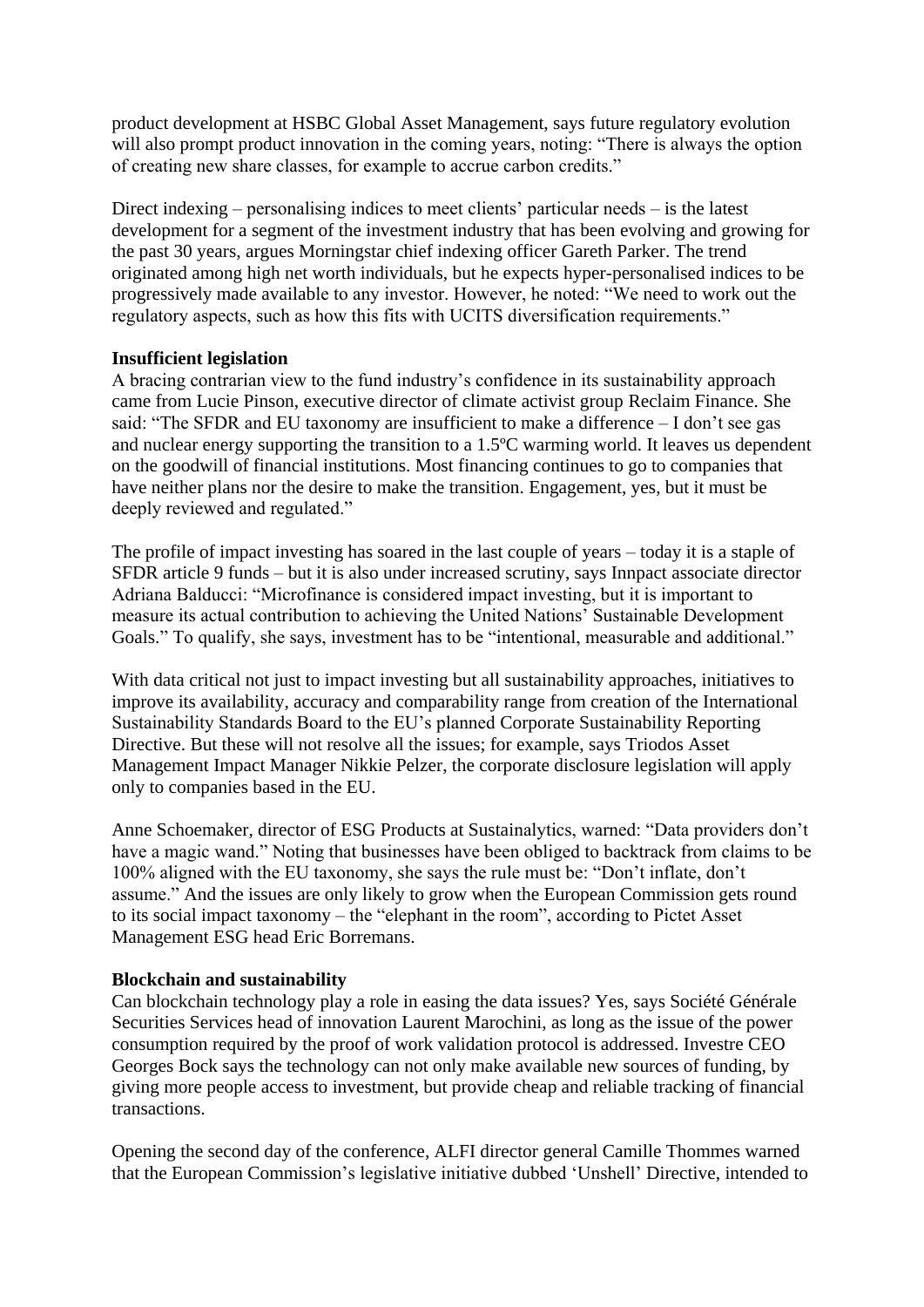curb lack of transparency and tax avoidance, could have adverse unintended consequences, by ignoring the reality of the fund industry and in particular the role of intermediate entities in private equity, real estate and other types of investment in alternative assets.

European Commissioner for financial services Mairead McGuinness, who provided a recorded address from Brussels, says the Commission's recent review of the AIFMD and the ELTIF Regulation are an important element of the development of the EU's Capital Markets Union, by strengthening supervisory convergence and harmonising rules. "The digitalisation of the financial sector enhances our work on CMU," she said, adding that the revised rules governing loan origination funds under the AIFMD will create for the first time a single market in cross-border lending.

The AIFMD and ELTIF changes are just two elements in an ongoing flow of regulatory change affecting the fund industry, detailed by Arendt & Medernach's Michèle Eisenhuth, Linklaters' Silke Bernard and Elvinger Hoss Prussen's Olivia Moessner. They noted that SPAC shares can qualify as eligible assets for UCITS; that ascertaining clients' sustainability preferences will become part of the MiFID requirements; and that Luxembourg stands to be a prime beneficiary if the Commission's changes boost take-up of ELTIF structures and their appeal to retail investors.

#### **From crypto opportunity to cyber-threat**

The CSSF's white paper on digital assets last year has boosted interest in the sector in the grand duchy, which was already home to regulated service providers such as crypto-exchange Bitstamp; Swissquote says it is the country's only bank offering crypto-asset trading.

Swissquote Bank Europe CEO Dave Sparvell told conference participants that the sector will receive a boost from the investor protection and market discipline provisions of the EU's planned Markets in Crypto Assets (MiCA) Regulation (which narrowly escaped amendment in the European Parliament this month that would have banned proof of work-based assets).

Edmond de Rothschild Asset Management (Luxembourg) CEO Serge Weyland argues that the tokenisation of private assets could present a huge opportunity to the grand duchy's financial industry, while Azimut Investment Management Singapore director Marco Cora believes that digital access will democratise and expand investment in the economy, disintermediating functions that banks arguably have failed to perform well.

The risks inherent in the digital transformation were highlighted, though, by Edith Magyarics, now of PwC, who described a cyber-attack on her previous employer as "something you wouldn't wish on your worst enemy". There's no shame in suffering an attack, she says, but it means days or weeks of work to restore operations and to assess any data loss, and "when you lose the trust [of customers] built up over many years, that's even more difficult to rebuild."

#### **The talent challenge**

In the broadest sense, the sustainability of Luxembourg's financial industry also depends on its ability to attract and retain the talent it requires to meet future challenges, always a significant issue because of the country's restricted demographic resources but now more acute because of increasing demand for compliance, IT and now sustainability specialists.